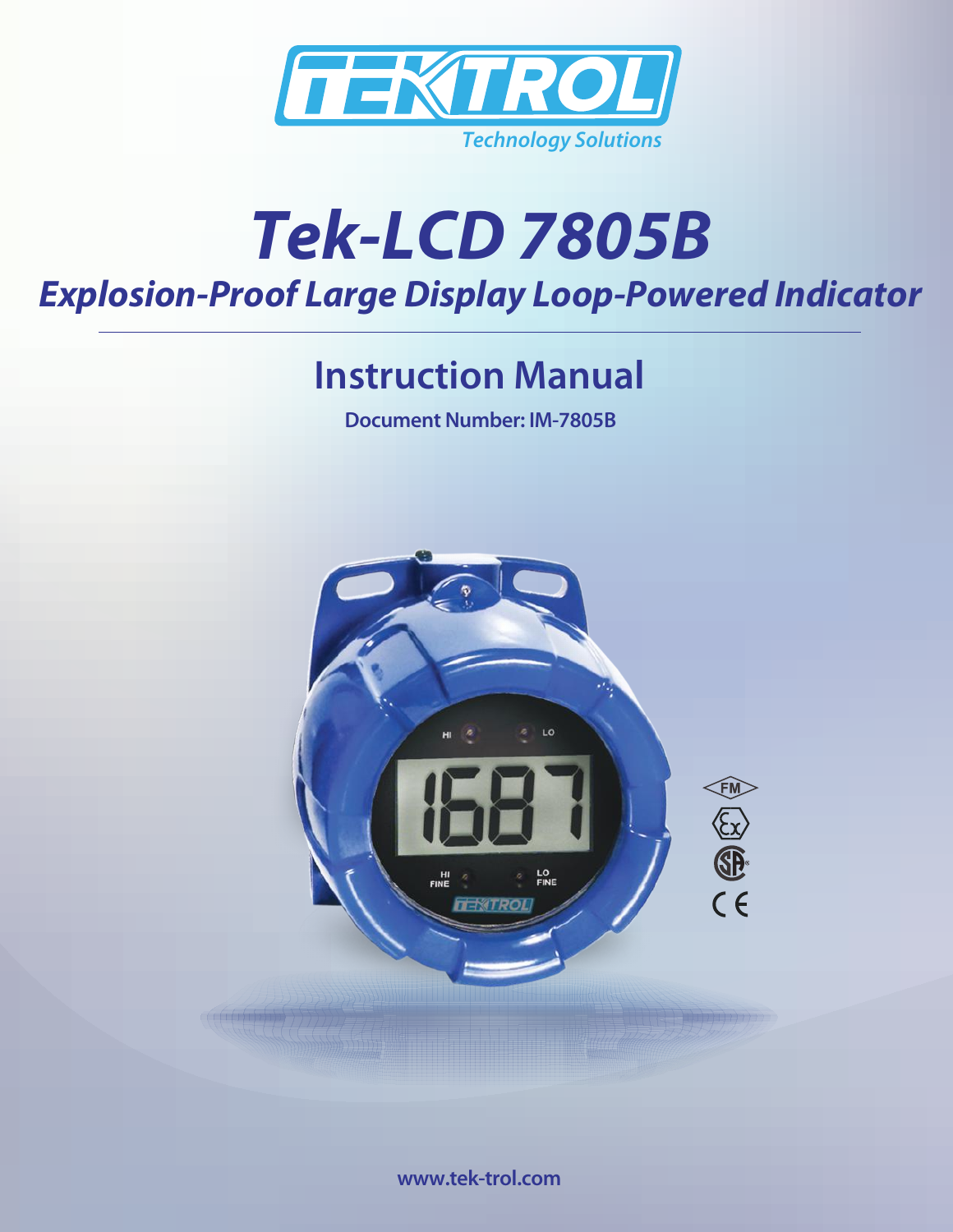#### **www.tek-trol.com**

#### **NOTICE**

Read this manual before working with the product. For personal and system safety, and for optimum product performance, make sure you thoroughly understand the contents before installing, using, or maintaining this product. For technical assistance, contact Customer Support 796 Tek-Drive Crystal Lake, IL 60014 USA

Tel: +1 847 857 6076, +1 847 655 7428

#### **© COPYRIGHT Tek-Trol LLC 2016**

No part of this publication may be copied or distributed, transmitted, transcribed, stored in a retrieval system, or translated into any human or computer language, in any form or by any means, electronic, mechanical, manual, or otherwise, or disclosed to third parties without the express written permission. The information contained in this manual is subject to change without notice.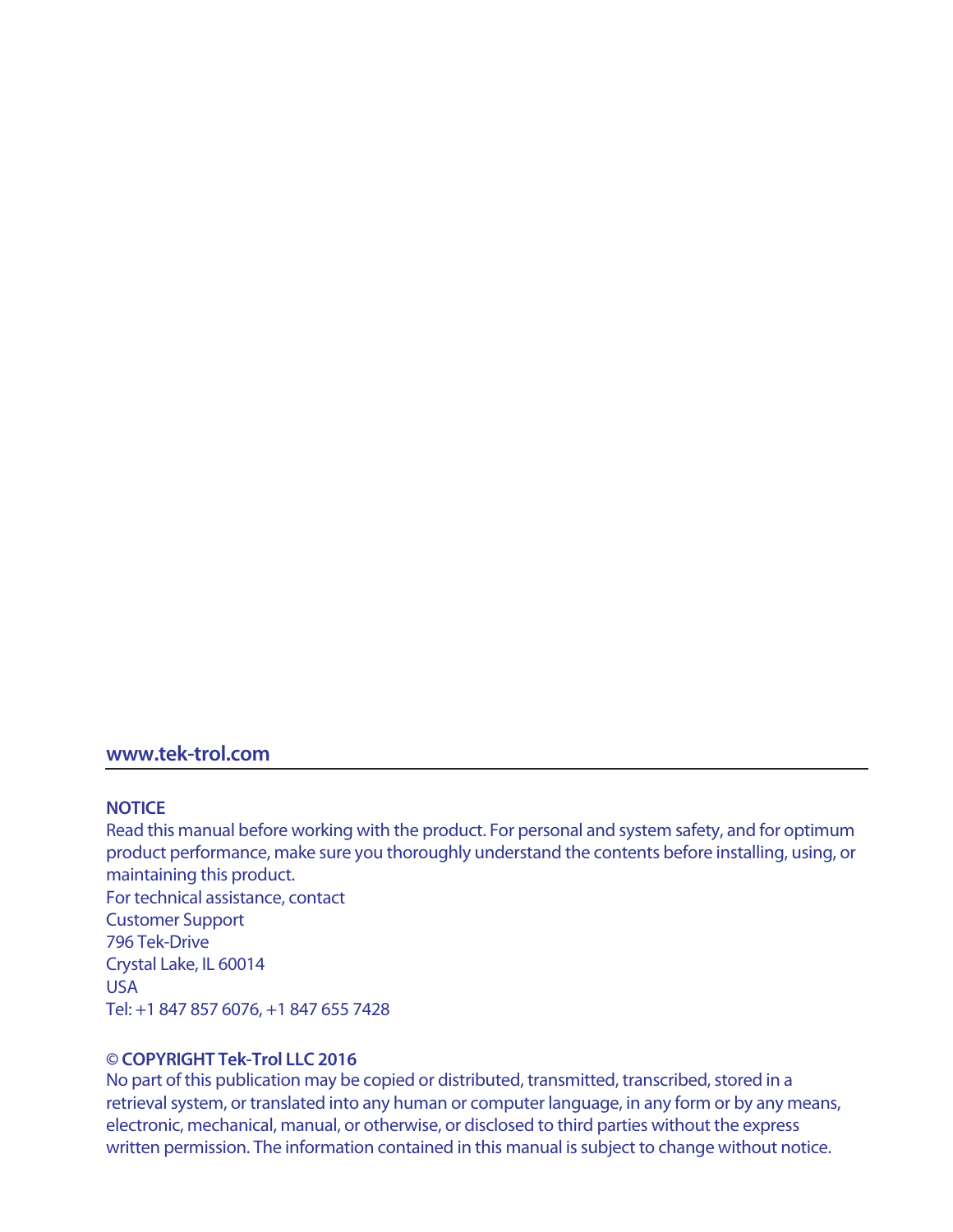

## **Table of Contents**

| $\mathbf{1}$   |     |  |  |
|----------------|-----|--|--|
|                | 1.1 |  |  |
|                | 1.2 |  |  |
|                | 1.3 |  |  |
|                | 1.4 |  |  |
|                | 1.5 |  |  |
|                | 1.6 |  |  |
|                | 1.7 |  |  |
| $2^{\circ}$    |     |  |  |
|                | 2.1 |  |  |
|                | 2.2 |  |  |
| $\mathbf{3}$   |     |  |  |
|                | 3.1 |  |  |
|                | 3.2 |  |  |
|                | 3.3 |  |  |
|                | 3.4 |  |  |
| $\Delta$       |     |  |  |
|                | 4.1 |  |  |
| 5              |     |  |  |
| 6              |     |  |  |
|                | 6.1 |  |  |
| $\overline{ }$ |     |  |  |
|                | 7.1 |  |  |
|                | 7.2 |  |  |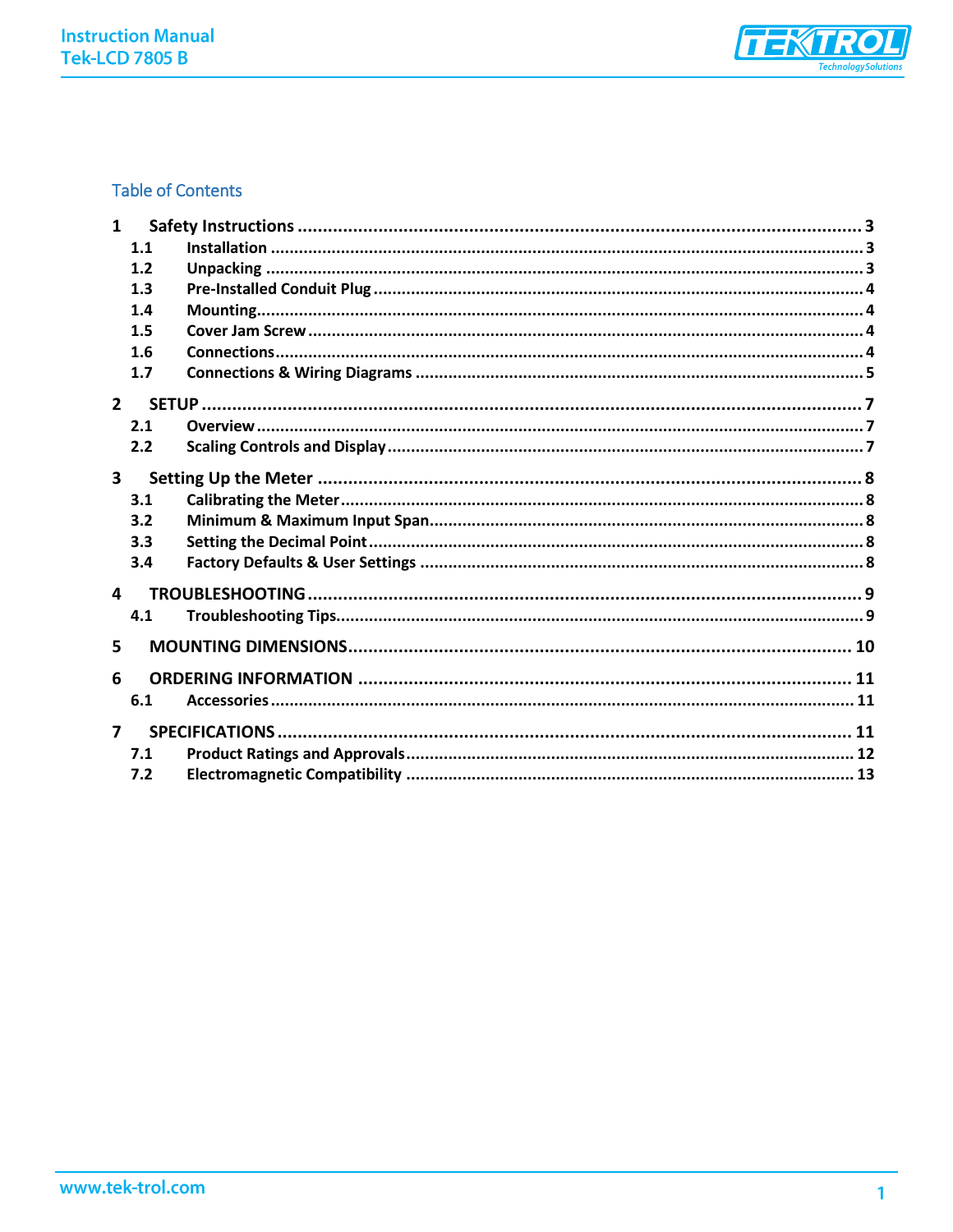

## **Disclaimer**

The information contained in this document is subject to change without notice. Tek-Trol makes no representations or warranties with respect to the contents hereof; and specifically disclaims any implied warranties of merchantability or fitness for a particular purpose



## **WARNING**

- This product is not recommended for life support applications or applications where malfunctioning could result in personal injury or property loss. Anyone using this product for such applications does so at his/her own risk. Tek-Trol LLC shall not be held liable for damages resulting from such improper use.
- Failure to follow installation guidelines could result in death or serious injury. Make sure only qualified personnel perform the installation.
- Never remove the meter cover in explosive environments when the circuit is live.
- Cover must be fully engaged to meet flameproof/explosionproof requirements.



**CAUTION**

Read complete instructions prior to installation and operation of the meter.

## **Limited Warranty**

Tek-Trol LLC warrants this product against defects in material or workmanship for the specified period under "Specifications" from the date of shipment from the factory.

Tek-Trol's liability under this limited warranty shall not exceed the purchase value, repair, or replacement of the defective unit.

## **Registered Trademarks**

All trademarks mentioned in this document are the property of their respective owners.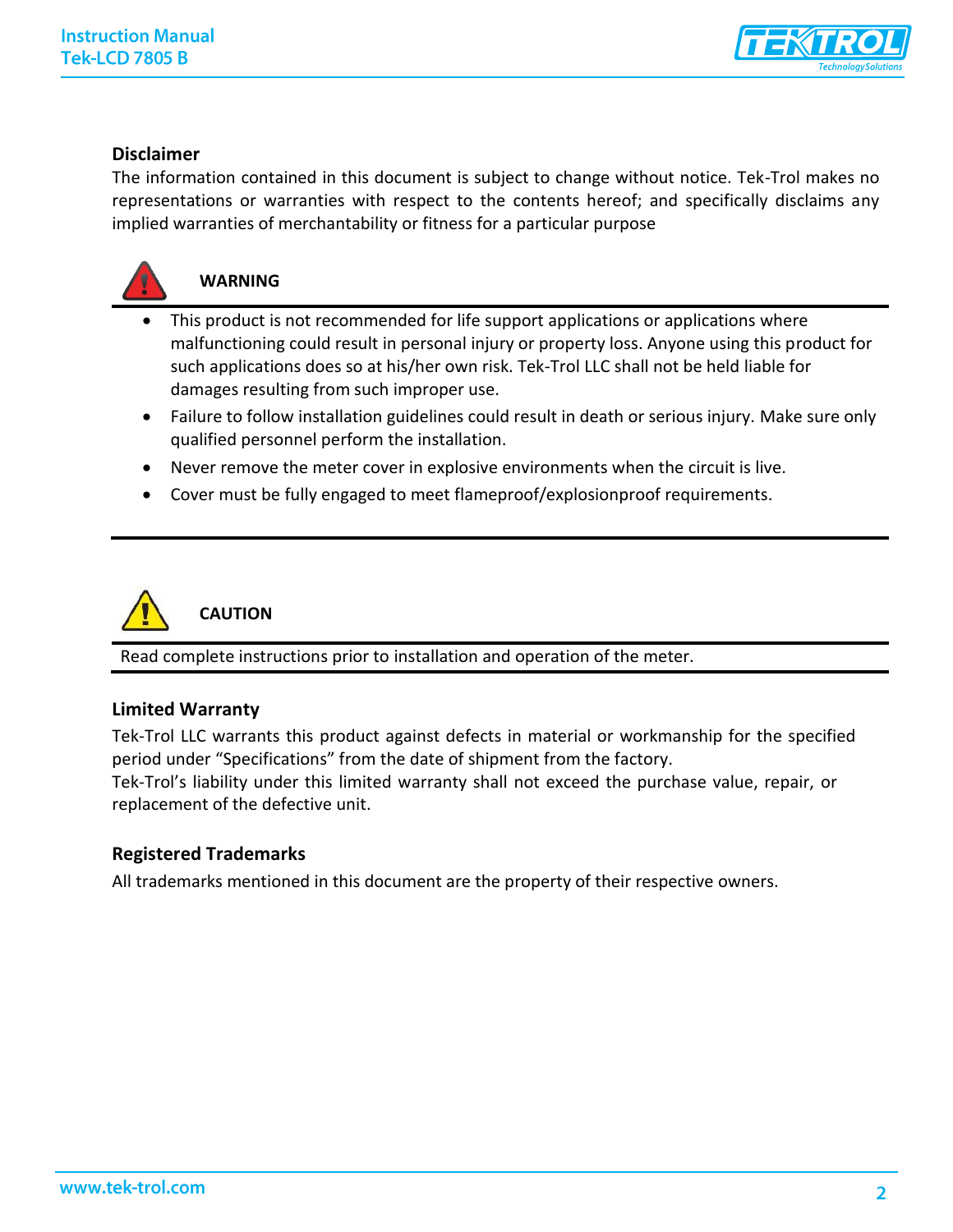

## <span id="page-4-0"></span>1 SAFETY INSTRUCTIONS



## **WARNING**

- Read complete instructions prior to installation and operation of the meter.
- Installation and service should be performed only by trained service personnel. Service requiring replacement of internal components must be performed at the factory.
- Disconnect from supply before opening enclosure. Keep cover tight while circuits are alive. Conduit seals must be installed within 18" (147ft) of the enclosure.
- Verify that the operating atmosphere of the meter is consistent with the appropriate hazardous locations certifications.
- If the meter is installed in a high voltage environment and a fault or installation error occurs, high voltage may be present on any lead

#### <span id="page-4-1"></span>1.1 Installation



## **WARNING**

disconnect from supply before opening enclosure. Keep cover tight while circuits are alive. Conduit seals must be installed within 18" (147ft) of the enclosure.

**For Installation in USA:** The Tek-LCD 7805B must be installed in accordance with the National Electrical Code (NEC) NFPA 70.

*For Installation in Canada:* Install in accordance with applicable local and national regulations (e.g. NEC). The Tek-LCD 7805B must be installed in accordance with the Canadian Electrical Code CSA 22.1. All input circuits must be derived from a CSA approved Class 2 source.

**For European Community:** The Tek-LCD 7805B must be installed in accordance with the ATEX directive 94/9/EC and the product certificate Sira 10ATEX116X. All controls and wiring connectors are accessed by opening the enclosure. To access electrical connectors, remove the 2 captive screws and remove the display module from the enclosure.

## <span id="page-4-2"></span>1.2 Unpacking

Remove the meter from box. Inspect the packaging and contents for damage. Report damages, if any, to the carrier.

If any part is missing or the meter malfunctions, please contact your supplier or the factory for assistance.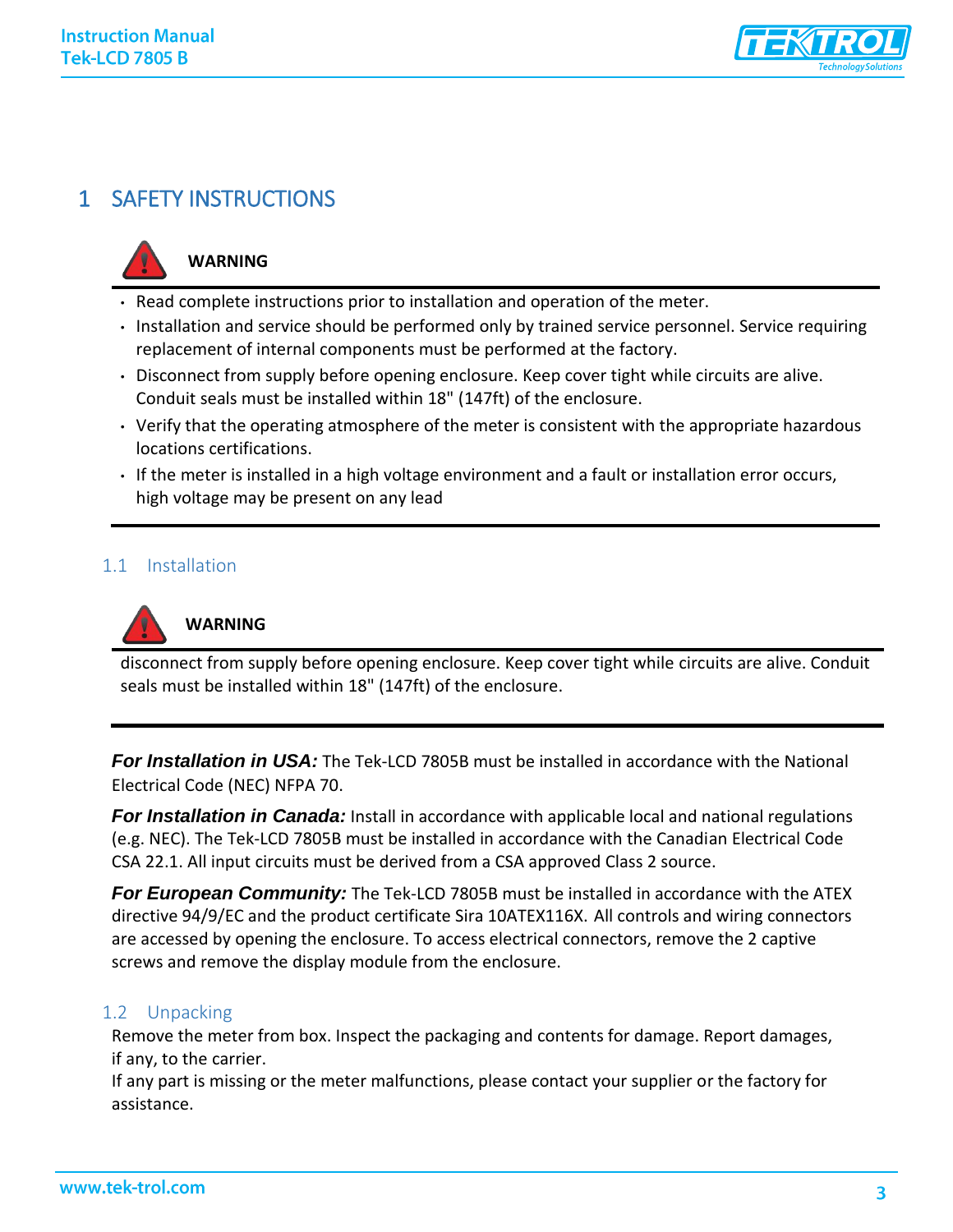

## <span id="page-5-0"></span>1.3 Pre-Installed Conduit Plug

The Tek-LCD 7805B is supplied with one pre-installed optional conduit plug for installations that do not require the use of both conduit entries. The conduit plug includes an internal hexagonal socket recess for removal. The pre-installed plug and installation is included in all hazardous area approvals of the Tek-LCD 7805B.



## **WARNING**

installations of the supplied conduit plug require the application of non-setting (solvent free) thread sealant. If the pre-installed conduit.

Plug is removed or replaced all relevant hazardous area guidelines must be followed for its installation or replacement conduit.

## <span id="page-5-1"></span>1.4 Mounting

The Tek-LCD 7805B has two slotted mounting flanges that may be used for pipe mounting or wall mounting. Alternatively, the unit may be supported by the conduit using the conduit holes provided.



WARNING

Do not attempt to loosen or remove flange bolts while the meter is in service.

## <span id="page-5-2"></span>1.5 Cover Jam Screw

The cover jam screw should be properly installed once the meter has been wired and tested in a safe environment. The cover jam screw is intended to prevent the removal of the meter cover in a flameproof environment without the use of tools. Using a M2 hex wrench, turn the screw clockwise until the screw contacts the meter. Turn the screw an additional 1/4 to 1/2 turn to secure the cover. Caution: Excess torque may damage the threads and/or wrench.

## <span id="page-5-3"></span>1.6 Connections



## **WARNING**

- Static electricity can damage sensitive components.
- Observe safe handling precautions for static-sensitive components.
- Use proper grounding procedures/codes.
- If the meter is installed in a high voltage environment and a fault or installation error occurs, high voltage may be present on any lead or terminal.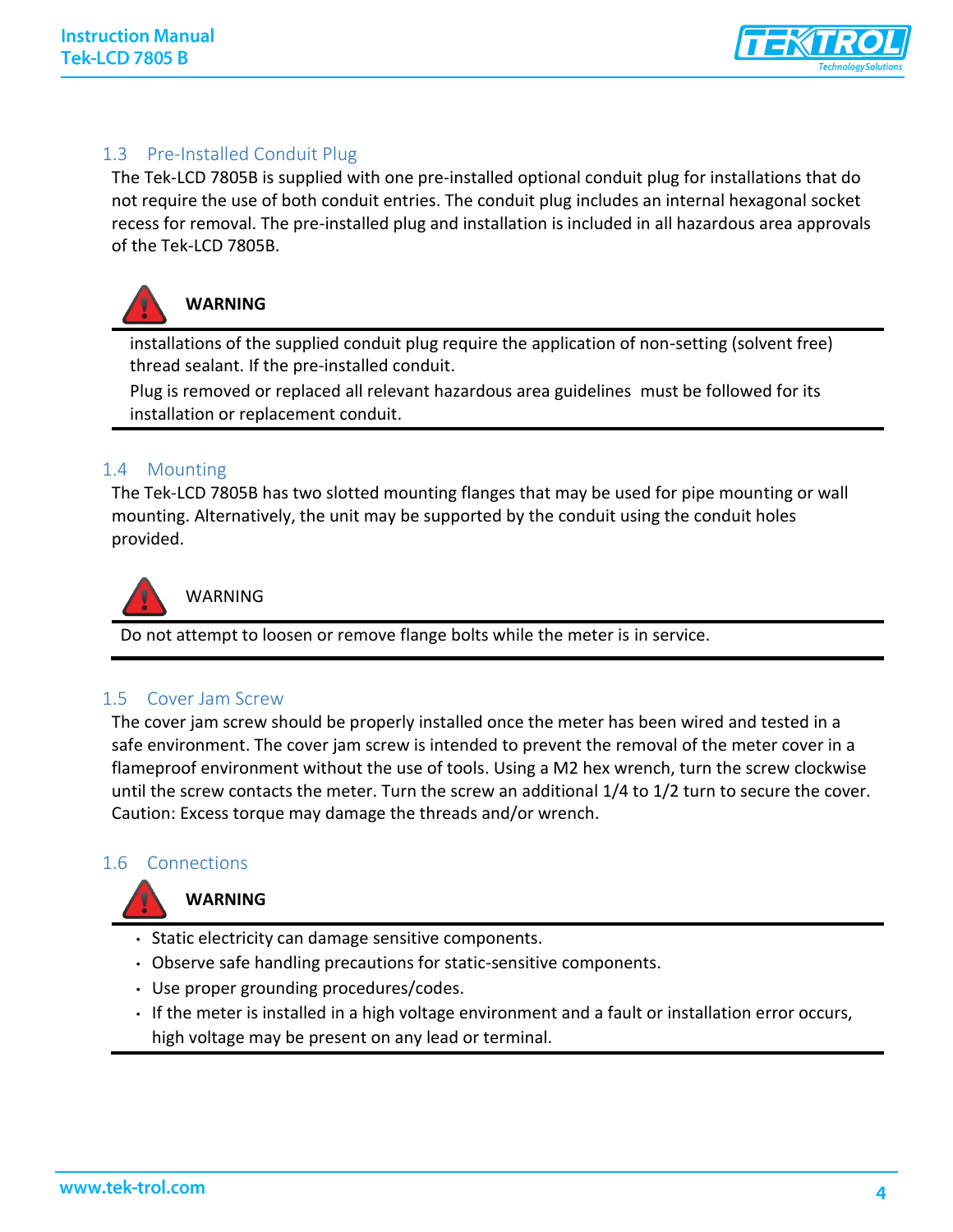

To access the connectors, remove the enclosure cover and unscrew the two captive screws that fasten the display module. Remove the display module. Signal connections are made to a three-terminal connector on the rear of the display module. Grounding connections are made to the two ground screws provided on the base – one internal and one external.

**S+** 4-20 mA signal input positive terminal connection

**S-** 4-20 mA signal return/negative terminal connection

**B-** 4-20 mA signal return/negative terminal when using the installed loop powered backlight option.

Refer to Figure 1 for terminal positions.



## **WARNING**

bserve all safety regulations. Electrical wiring should be performed in accordance with all agency requirements and applicable national, state, and local codes to prevent damage to **WARNING** the meter and ensure personnel safety.



**Figure 1. Tek-LCD 7805B Connectors** 

## <span id="page-6-0"></span>1.7 Connections & Wiring Diagrams

Signal connections are made to a three-terminal connector mounted on the rear of the display module. The enclosure also provides one internal and one external earth grounding screw. The 4-20 mA input with no backlight has a maximum voltage drop of 1 V and is wired as shown in Figure 2. The loop-powered backlight configuration requires a total maximum voltage drop of 4 V. The backlight option is recommended for dim lighting conditions and is enabled when wired as shown in Figure 3.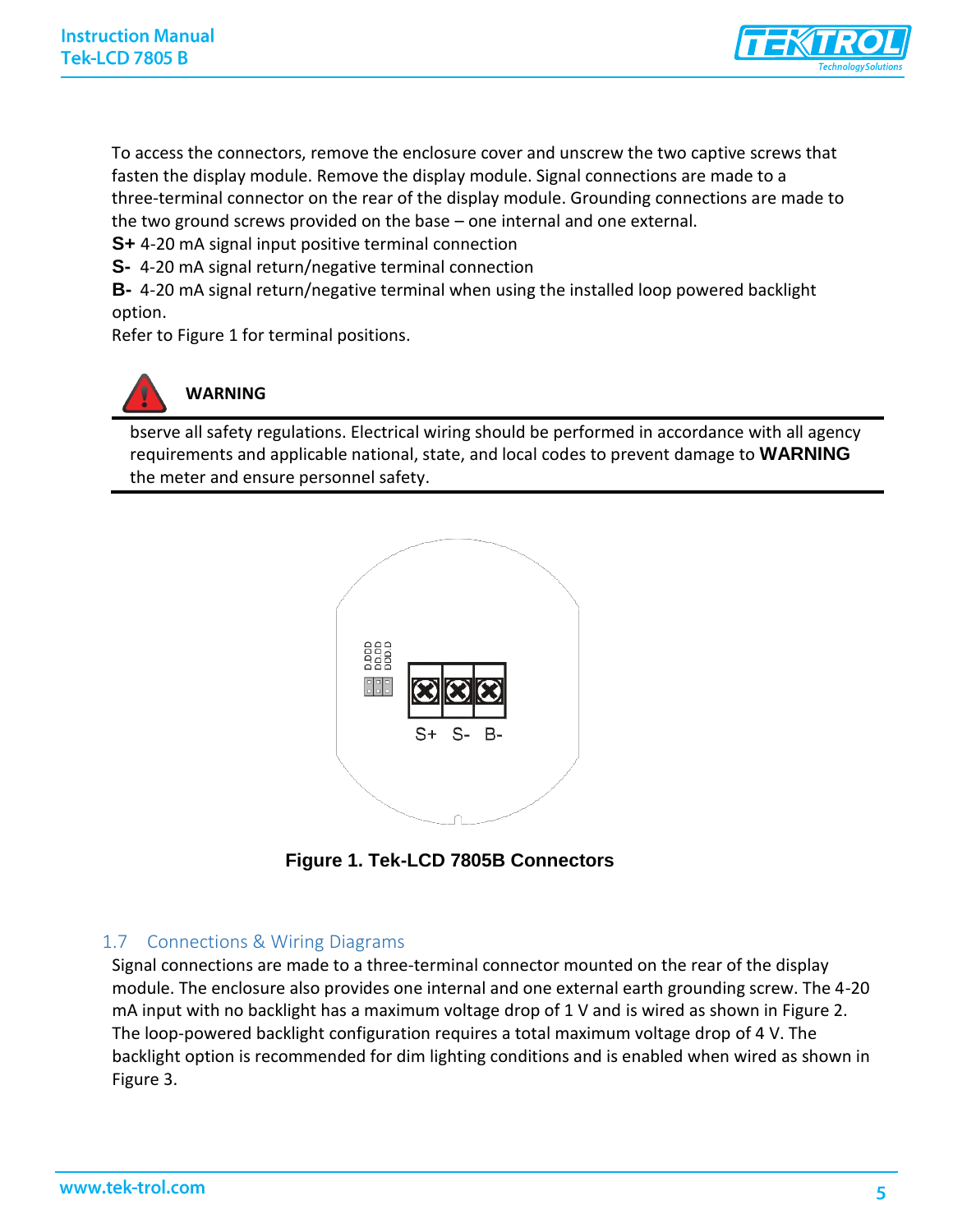



**Figure 2. Tek-LCD 7805B Input Connections without Backlight** 



**Figure 3. Tek-LCD 7805B Input Connections with Loop-Powered Backlight**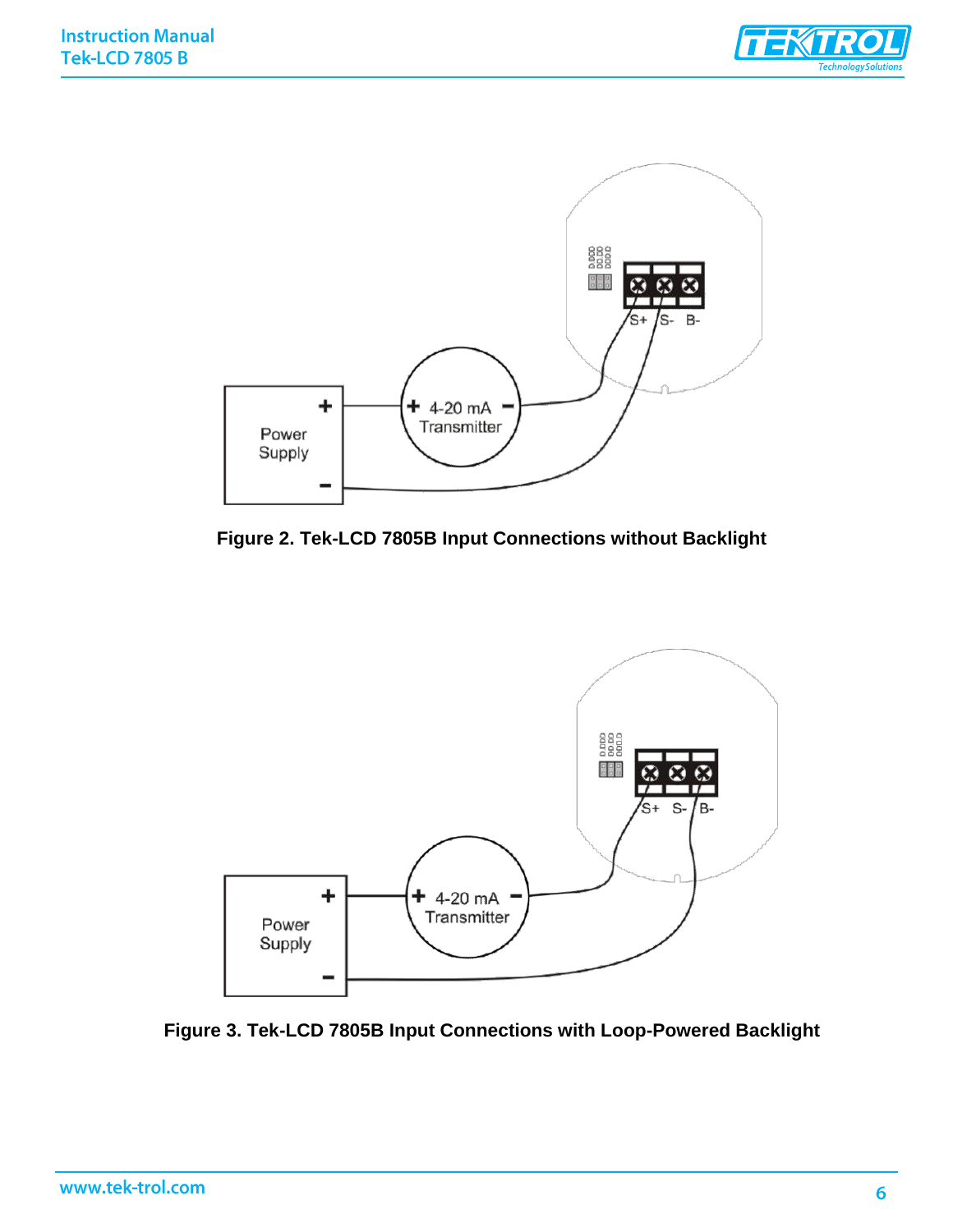

## <span id="page-8-0"></span>2 SETUP

## <span id="page-8-1"></span>2.1 Overview

Setup is done using four rotary control dials located on the front of the display module that are accessed when the meter cover is removed. Setup is performed using a 4-20 mA signal source and scaling the 4 and 20 mA readings using the control dials.

## <span id="page-8-2"></span>2.2 Scaling Controls and Display



| Control        | <b>Description</b>              |
|----------------|---------------------------------|
| LO             | 4 mA display adjust.            |
| LO FINE        | 4 mA precision display adjust.  |
| HI             | 20 mA display adjust.           |
| <b>HI FINE</b> | 20 mA precision display adjust. |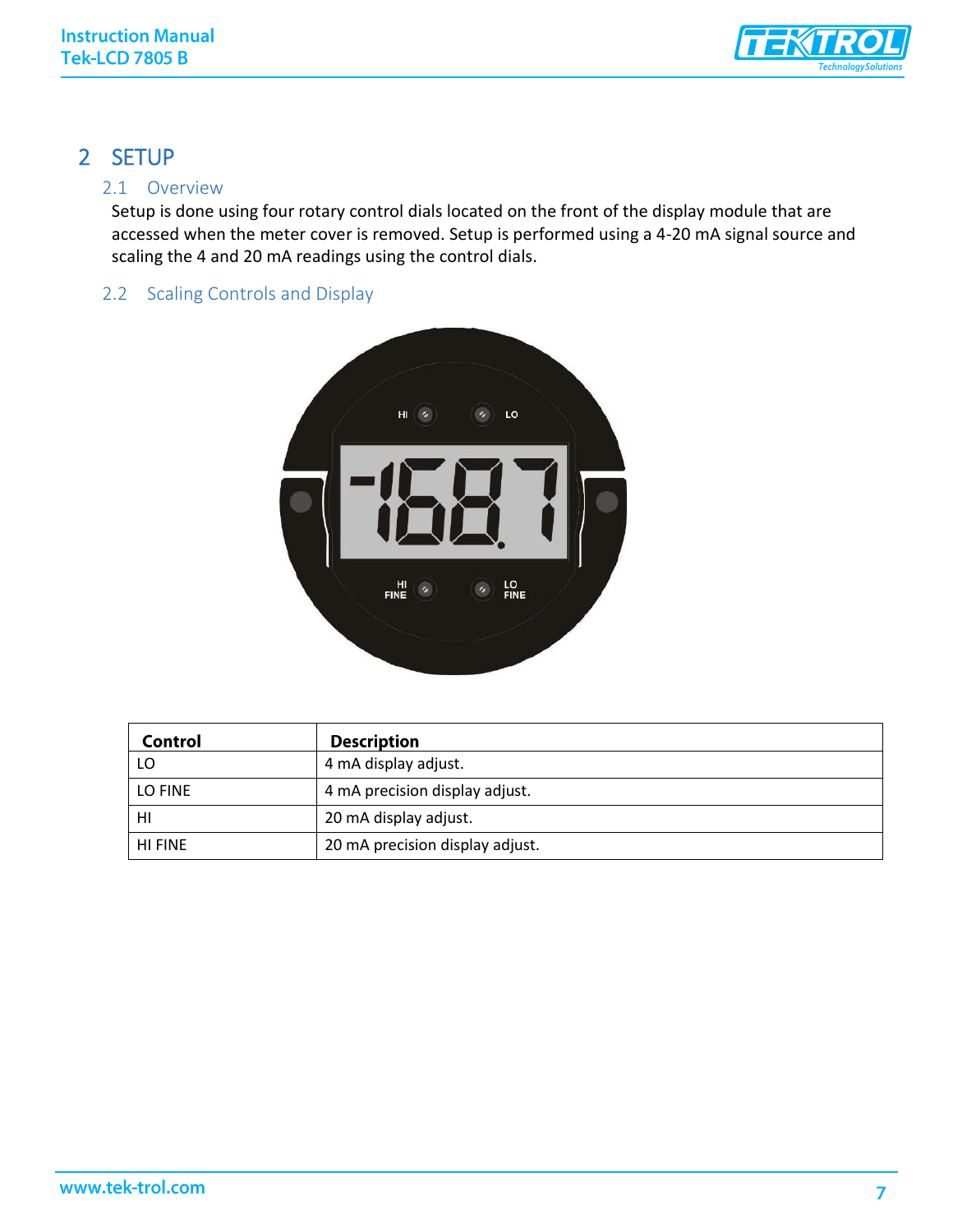

## <span id="page-9-0"></span>3 SETTING UP THE METER

## <span id="page-9-1"></span>3.1 Calibrating the Meter

The meter is provided factory calibrated to display -50.0 at 4 mA and 150.0 at 20 mA. HI and LO coarse and fine controls are labeled on the front of the display. Use the HI and LO controls for large range changes during calibration and the HI FINE and LO FINE controls for precision changes.

Apply a 4 mA signal and adjust the LO controls to display the desired reading. Apply a signal between 16 and 20 mA and adjust the HI controls to display the desired reading. Complete the calibration procedure by making minor adjustments to the LO and HI controls as necessary.

## <span id="page-9-2"></span>3.2 Minimum & Maximum Input Span

A minimum input span of 20 counts is required between a 4 mA and 20 mA input. A maximum input span of 2000 counts may be setup between a 4 mA and 20 mA input. The meter will not properly calibrate or display if these minimum and maximum span ranges are not maintained during scaling.

## <span id="page-9-3"></span>3.3 Setting the Decimal Point

Decimal point may be set using a three position jumper on the rear of the display module. To access the connectors, unscrew the two captive screws that fasten the display module. Remove the display module and place the jumper on the desired pins as indicated on the board for decimal point locations of D.DDD, DD.DD, DDD.D, or remove it if no decimal point is desired.

## <span id="page-9-4"></span>3.4 Factory Defaults & User Settings

The following table shows the factory setting for most of the programmable parameters on the meter. Next to the factory setting, the user may record the new setting for the particular application.

| Model:                      |                        | $S/N$ :             | Date: |
|-----------------------------|------------------------|---------------------|-------|
| <b>Parameter</b>            | <b>Default Setting</b> | <b>User Setting</b> |       |
| Decimal point               | 1 place                |                     |       |
| <b>Calibration Settings</b> |                        |                     |       |
| Input 1                     | 4.00 mA                |                     |       |
| Display 1                   | $-50.0$                |                     |       |
| Input 2                     | 20.00 mA               |                     |       |
| Display 2                   | 150.0                  |                     |       |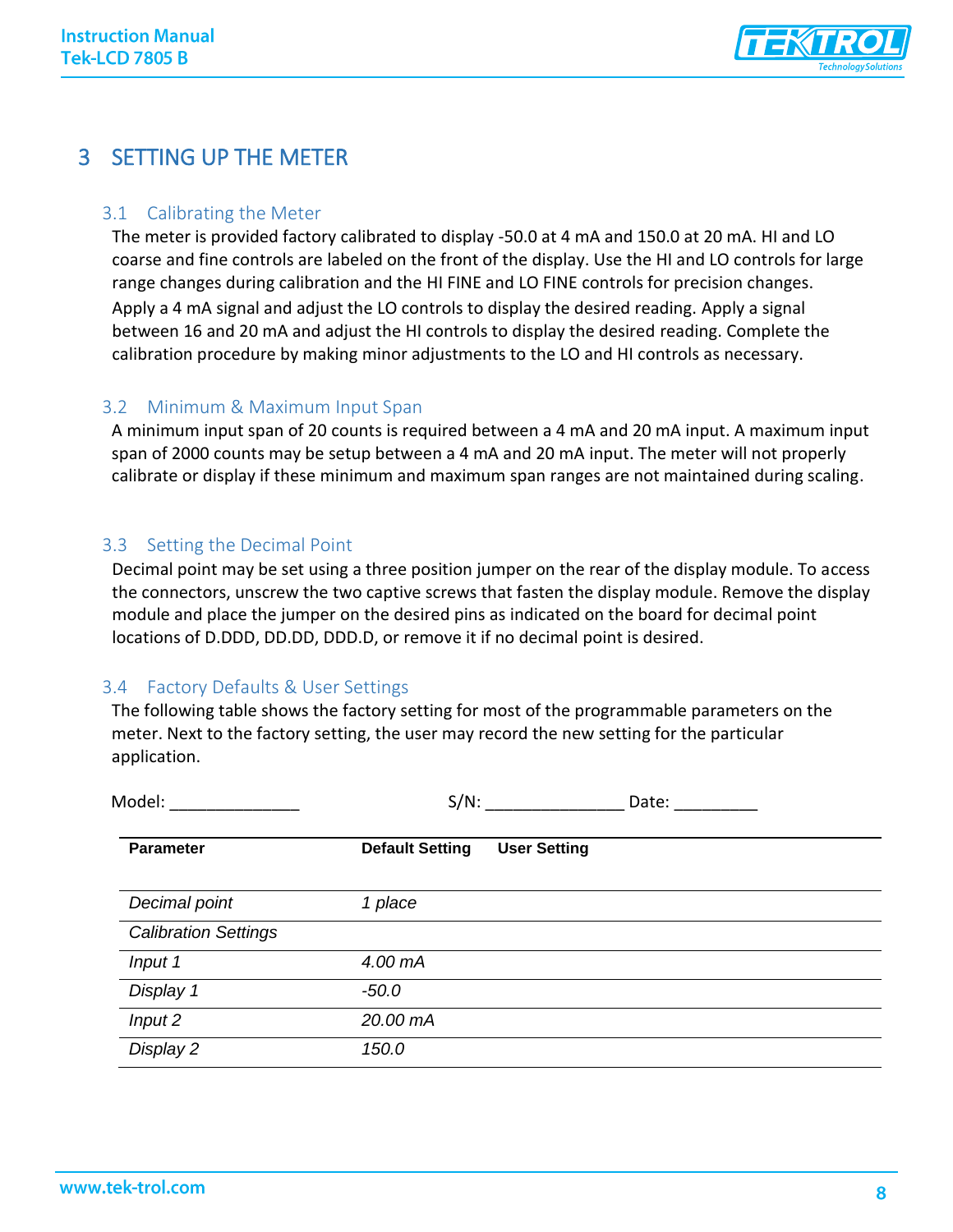

## 4 TROUBLESHOOTING

<span id="page-10-0"></span>The rugged design and the user-friendly interface of the meter should make it unusual for the installer or operator to refer to this section of the manual. If the meter is not working as expected, refer to the recommendations below.

## <span id="page-10-1"></span>4.1 Troubleshooting Tips

| <b>Symptom</b>                                   | <b>Check/Action</b>                                 |
|--------------------------------------------------|-----------------------------------------------------|
| No display                                       | Check input signal connections.                     |
| Rate display unsteady during calibration         | Adjust LO FINE or HI FINE controls to fine-tune the |
|                                                  | display.                                            |
| Meter displays 1 on the left most digit location | Check signal level is not over range.               |
|                                                  | Dial down the HI control and re-calibrate at 20 mA. |
| Display is faded                                 | Check input signal is not under 1 mA.               |
| If the display locks up or the meter does not    | Perform hard reset by shorting S+ and S- terminals. |
| respond at all                                   |                                                     |
| Backlight does not appear                        | Verify backlight is installed.                      |
|                                                  | Check signal connections are as shown in Figure 3.  |
| Other symptoms not described above               | Call Technical Support for assistance.              |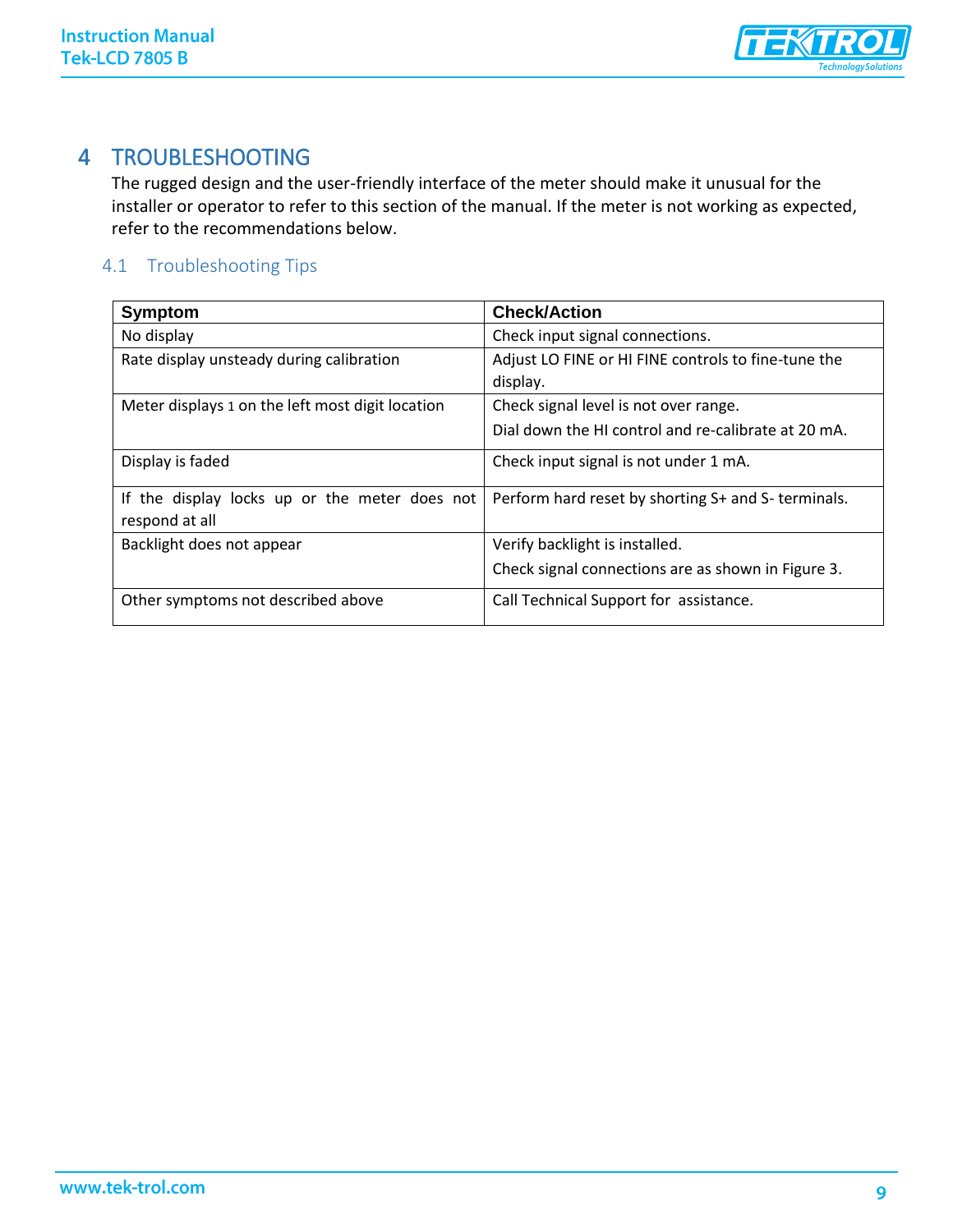

## <span id="page-11-0"></span>5 MOUNTING DIMENSIONS

All units: inches [ft]



**Figure 4. Enclosure Dimensions – Front View** 



**Figure 5. Enclosure Dimensions – Side Cross Section View** 

*Note: The supplied conduit plug may extend up to 0.6 in [0.04ft] from the conduit opening when installed.*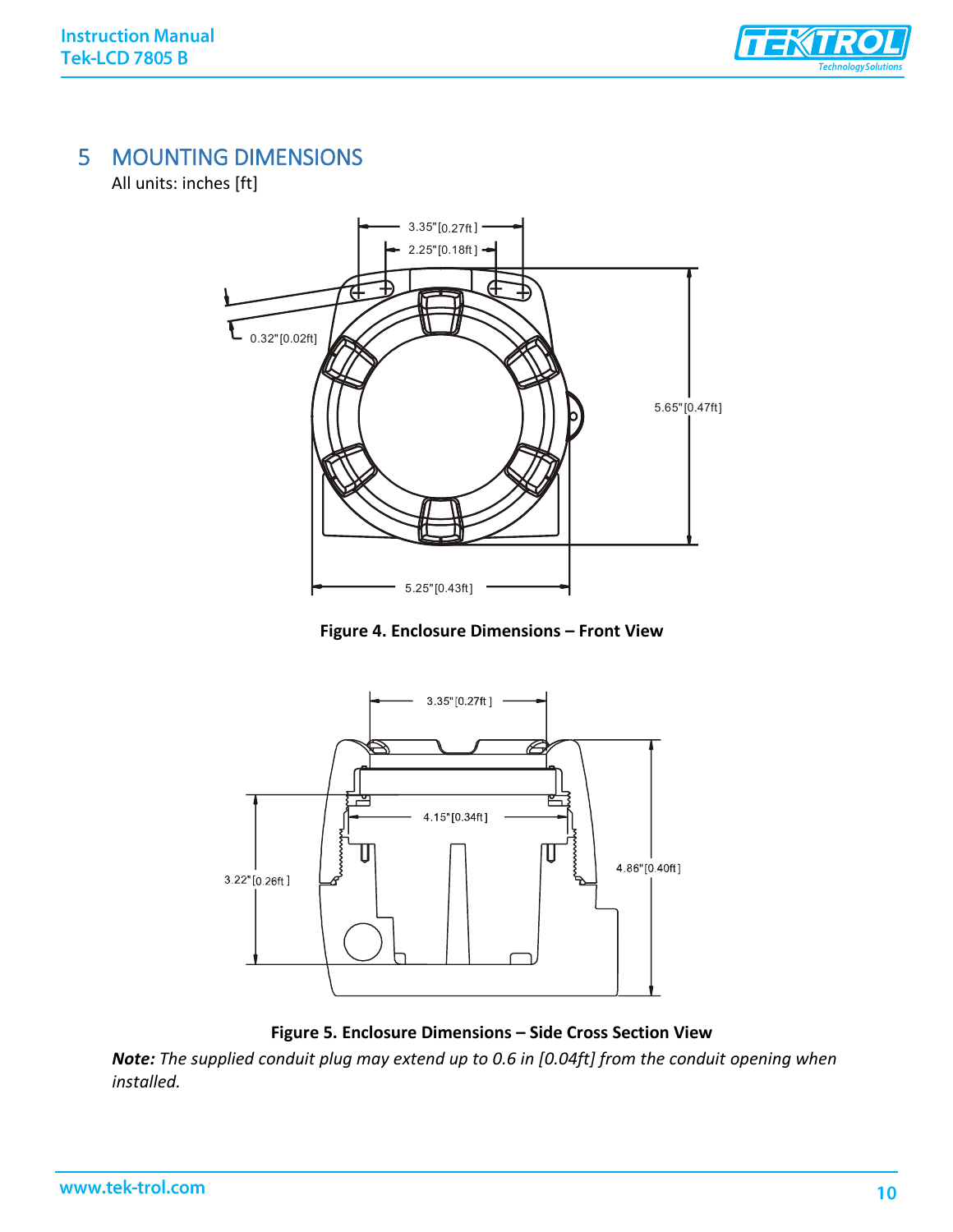

## <span id="page-12-0"></span>6 ORDERING INFORMATION

| Model Number  | Reorder Number    | <b>Description</b> |
|---------------|-------------------|--------------------|
| PD6870-0L0-TK | Tek-LCD 7805B-0L0 | Tek-LCD 7805B-0L0  |

## <span id="page-12-1"></span>6.1 Accessories

| <b>Model Number</b> | <b>Reorder Number</b> | <b>Description</b>                           |
|---------------------|-----------------------|----------------------------------------------|
| <b>PDA0002-TK</b>   | Tek-LCD 7800B-002     | 3/4" M-NPT to 1/2" F-NPT Approved<br>Reducer |
| PDA6846-TK          | Tek-LCD 7800A-6846    | Steel Pipe Mounting Kit                      |
| PDA6846-SS-TK       | Tek-LCD 7800A-6846SS  | <b>Stainless Steel Pipe Mounting Kit</b>     |

## <span id="page-12-2"></span>7 SPECIFICATIONS

Except where noted all specifications apply to operation at +25°C.

| General                                |                                                                                                                            |
|----------------------------------------|----------------------------------------------------------------------------------------------------------------------------|
| <b>DISPLAY</b>                         | 3 % digit LCD                                                                                                              |
|                                        | 1" (0.08ft); -1999 to 1999                                                                                                 |
| <b>DISPLAY</b>                         | 2.5 Updates/Second                                                                                                         |
| <b>UPDATE RATE</b>                     |                                                                                                                            |
| <b>OVERRANGE</b>                       | Display reads 1 on the left most digit                                                                                     |
| <b>PROGRAMMING</b><br><b>METHOD</b>    | Four front mounted rotary control dials accessed when the cover is<br>removed.                                             |
| <b>RECALIBRATION</b>                   | Recalibration is recommended at least every 12 months.                                                                     |
| <b>NORMAL MODE</b><br><b>REJECTION</b> | 60 dB rejection ratio                                                                                                      |
| <b>ENVIRONMENTAL</b>                   | Operating temperature range: -40 to 75°C (-40°F to 167°F)                                                                  |
|                                        | Storage temperature range: -40 to 75°C (-40°F to 167°F)<br>Relative humidity: 0 to 90% non-condensing                      |
| <b>CONNECTIONS</b>                     | Screw terminals accept 12 to 22 AWG wire                                                                                   |
| <b>ENCLOSURE</b>                       | Explosion-proof die cast aluminum with glass window, 0.30% max copper                                                      |
|                                        | content, corrosion resistant epoxy coating, color: blue. NEMA 4X, IP68.                                                    |
|                                        | Two 34" NPT threaded conduit openings. One 34" NPT nickel plated brass conduit plug with 0.03ft hex key fitting installed. |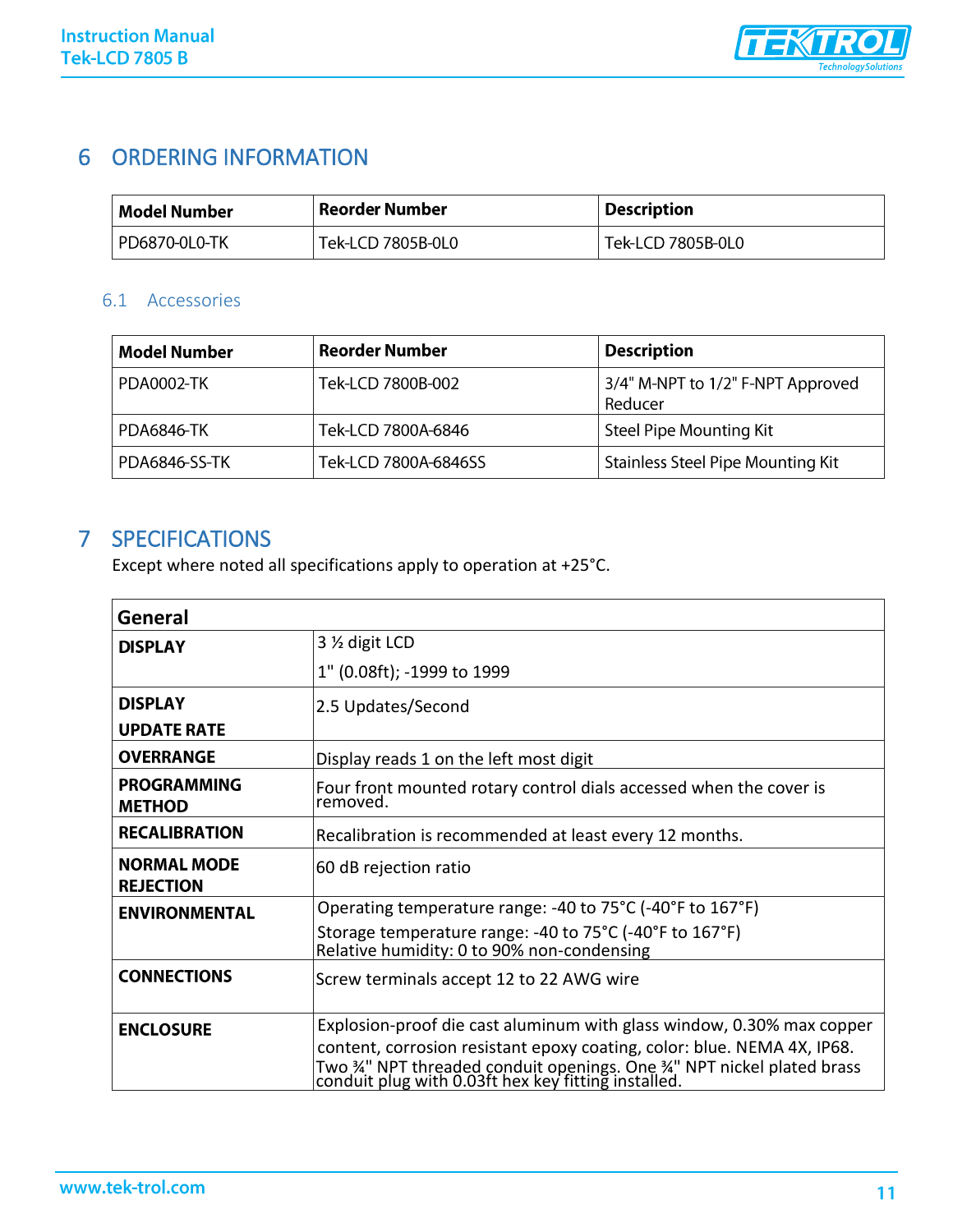

| <b>MOUNTING</b>   | May be mounted directly to conduit. Two slotted flanges for wall<br> mounting or NPS 1½" to 2½" or DN 40 to 0.21ft pipe mounting. |
|-------------------|-----------------------------------------------------------------------------------------------------------------------------------|
| <b>OVERALL</b>    | 5.65" x 5.25" x 4.86"                                                                                                             |
| <b>DIMENSIONS</b> | $(0.47$ ft x 0.43ft x $)(W \times H \times D)$                                                                                    |
| <b>WEIGHT</b>     | 5.00 lbs (80 oz, 2.27 kg)                                                                                                         |
| <b>WARRANTY</b>   | 3 years parts and labor                                                                                                           |

| $\pm 0.1\%$ of full span $\pm 1$ count                                                     |                                    |  |
|--------------------------------------------------------------------------------------------|------------------------------------|--|
| 150 PPM/°C (302PPM°F) from -40 to 75°C (-40°F to 167°F) ambient                            |                                    |  |
|                                                                                            |                                    |  |
| User selectable decimal point                                                              |                                    |  |
| 4 mA input: -1000 to +1000; 20 mA between 20 and 2000 counts greater<br>than 4 mA display. |                                    |  |
| Two-point linear display span.                                                             |                                    |  |
| <b>Without Backlight</b>                                                                   | <b>With Loop-Powered Backlight</b> |  |
| 1 VDC @ 20 mA                                                                              | 4 VDC @ 20 mA                      |  |
| 50 $\Omega$ @ 20 mA                                                                        | $200 \Omega \omega$ 20 mA          |  |
| Over current protection to 2 A max.                                                        |                                    |  |
|                                                                                            |                                    |  |
| Analog input will not interfere with existing HART communications on the                   |                                    |  |
|                                                                                            | wired 4-20 mA signal               |  |

## <span id="page-13-0"></span>7.1 Product Ratings and Approvals

| <b>FM</b>   | The Top display is assigned to rate or total. The Bottom display is<br>programmable to display total; total and units; total and tag; total, total<br>units, and rate units; grand total; grand total and grand total units; grand<br>total and tag; grand total, grand total units, and rate units; rate units;<br>rate; rate and total units; rate and rate units; rate and tag; rate units; total<br>units; a custom tag; or be off (blank). |
|-------------|-------------------------------------------------------------------------------------------------------------------------------------------------------------------------------------------------------------------------------------------------------------------------------------------------------------------------------------------------------------------------------------------------------------------------------------------------|
| <b>ATEX</b> | II 2 G D<br>Ex d IIC T6 Gb<br>Ex tb IIIC T85°C Db IP68<br>Ta = -40°C to +75°C (-40°F to 167°F)                                                                                                                                                                                                                                                                                                                                                  |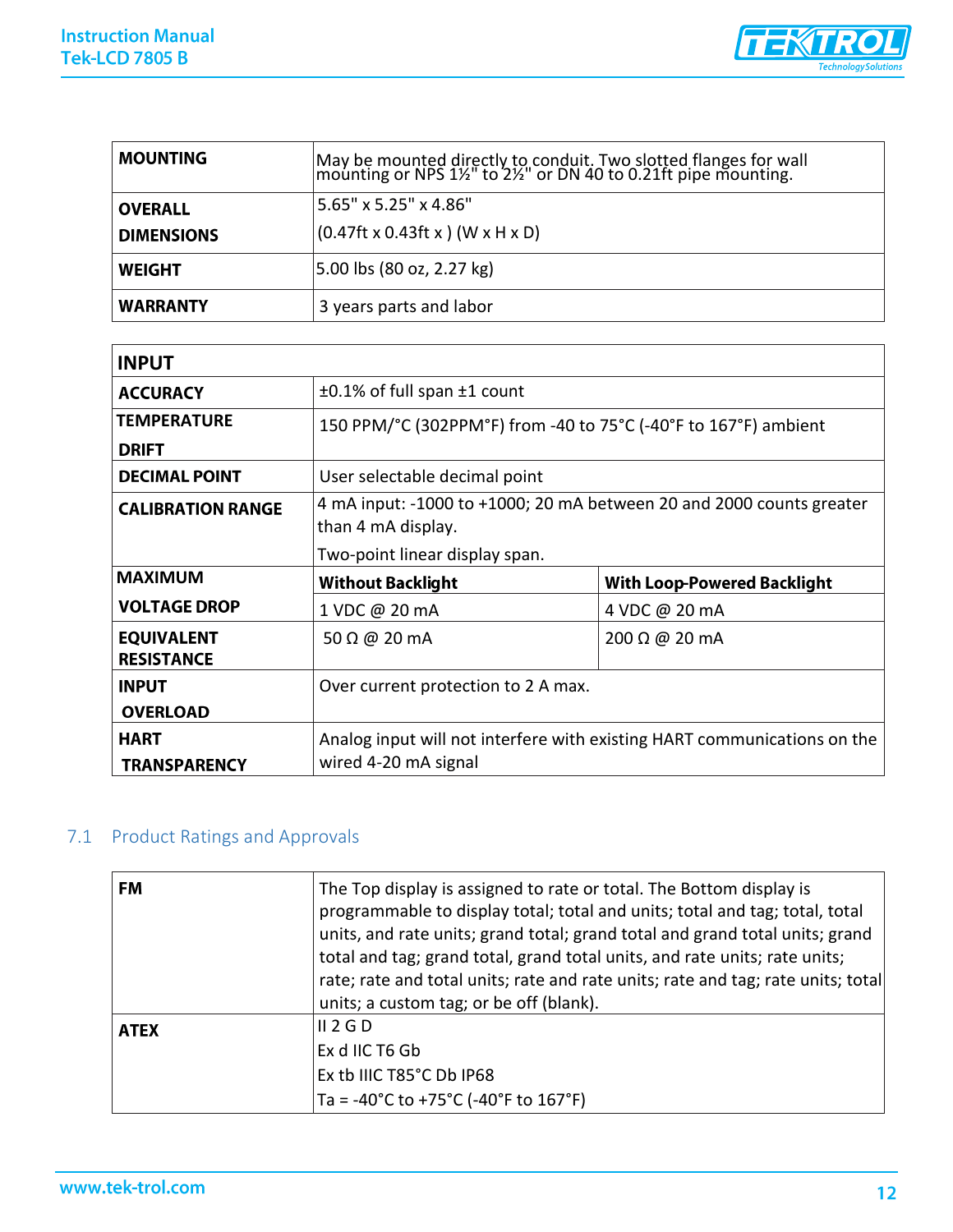

|              | ATEX Certificate: Sira 10ATEX1116X   |
|--------------|--------------------------------------|
| <b>CSA</b>   | Class I, Division 1, Groups B, C, D  |
|              | Class II, Division 1, Groups E, F, G |
|              | Class III, Division 1; T6            |
|              | Class I, Zone 1, Ex d IIC T6         |
|              | Ta = -40°C to +75°C (-40°F to 167°F) |
|              | Enclosure: Type 4X & IP66            |
|              | Certificate number: 11 2325749       |
| <b>IECEX</b> | <b>IECEX SIR 10.0056X</b>            |
|              | Ex d IIC T6 Gb                       |
|              | Ex tb IIIC T85°C Db IP68             |
|              | Ta = -40°C to +75°C (-40°F to 167°F) |

#### *Special Conditions for Safe Use:*

Use suitably certified and dimensioned cable entry device and/or plug. The equipment shall be installed such that the supply cable is protected from mechanical damage. The cable shall not be subjected to tension or torque. If the cable is to be terminated within an explosive atmosphere, then appropriate protection of the free end of the cable shall be provided.

#### *Year of Construction*

This information is contained within the serial number with the first four digits representing the year and month in the YYMM format.

*For European Community:* The Tek-LCD 7805B must be installed in accordance with the ATEX directive 94/9/EC, and the product certificate Sira 10ATEX1116X.

#### <span id="page-14-0"></span>7.2 Electromagnetic Compatibility

| <b>EMISSIONS</b>          | EN 61326:2013                                                                    |
|---------------------------|----------------------------------------------------------------------------------|
|                           | Safety requirements for measurement, control, and laboratory use -<br>Industrial |
|                           | Group 1 Class A ISM emissions requirements                                       |
| <b>Radiated Emissions</b> | Class A                                                                          |
| <b>IMMUNITY</b>           | EN 61326:2013                                                                    |
|                           | Safety requirements for measurement, control, and laboratory use                 |
| <b>ESD</b>                | ±4 kV contact,                                                                   |
|                           | $±8$ kV air                                                                      |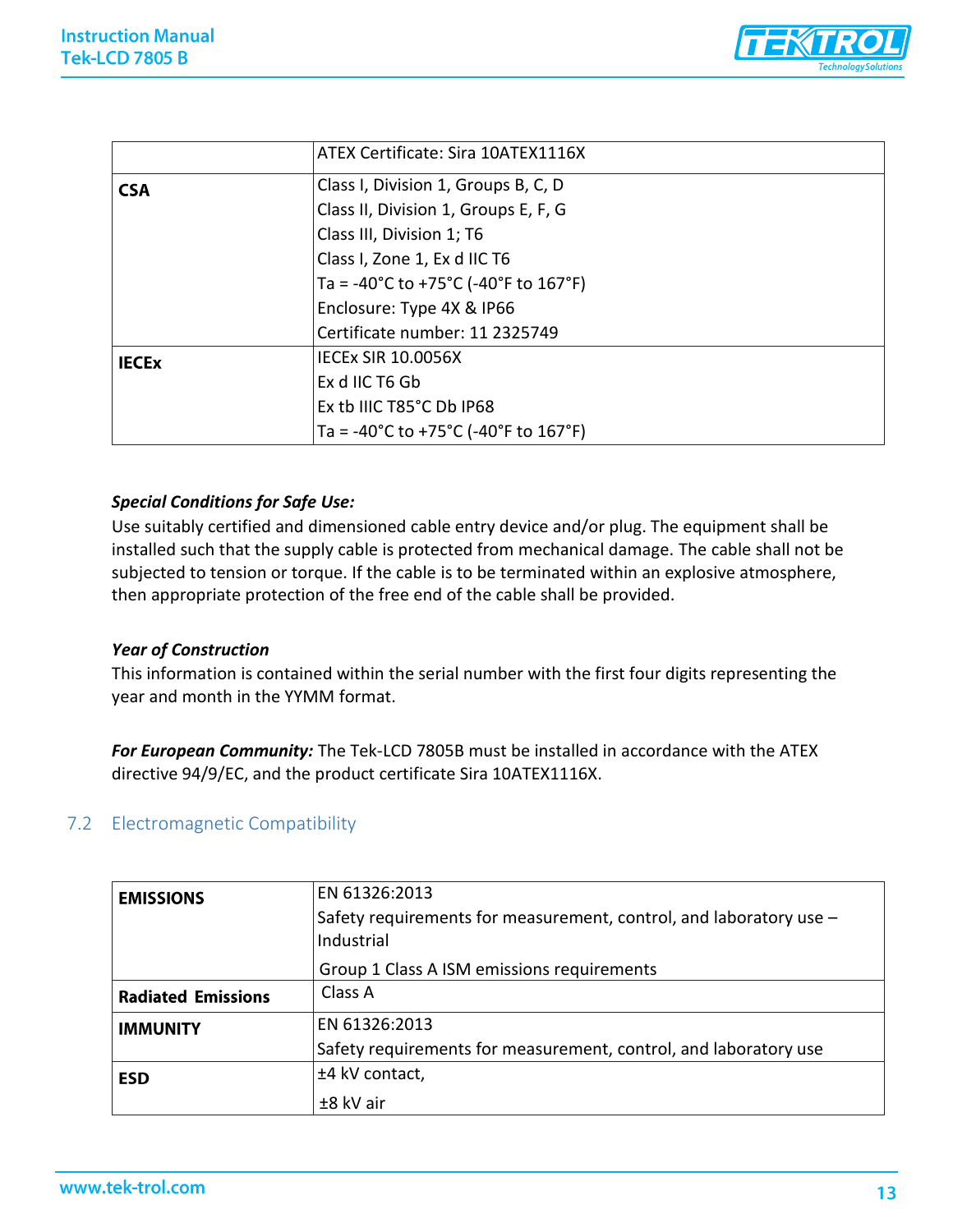

| <b>RFI-Amplitude</b> | 80-1000 MHz @ 10 V/m,          |
|----------------------|--------------------------------|
| <b>Modulated</b>     | 1.4-2.0 GHz @ 3 V/m,           |
|                      | 2.0-2.7 GHz @ 1 V/m,           |
|                      | 80% AM (1 kHz)                 |
| <b>EFT</b>           | ±2 kV DC mains, ±1 kV other    |
| <b>Telco Surge</b>   | $+1$ kV                        |
| <b>CRFI</b>          | 3 V, 0.15-80 MHz, 1 kHz 80% AM |